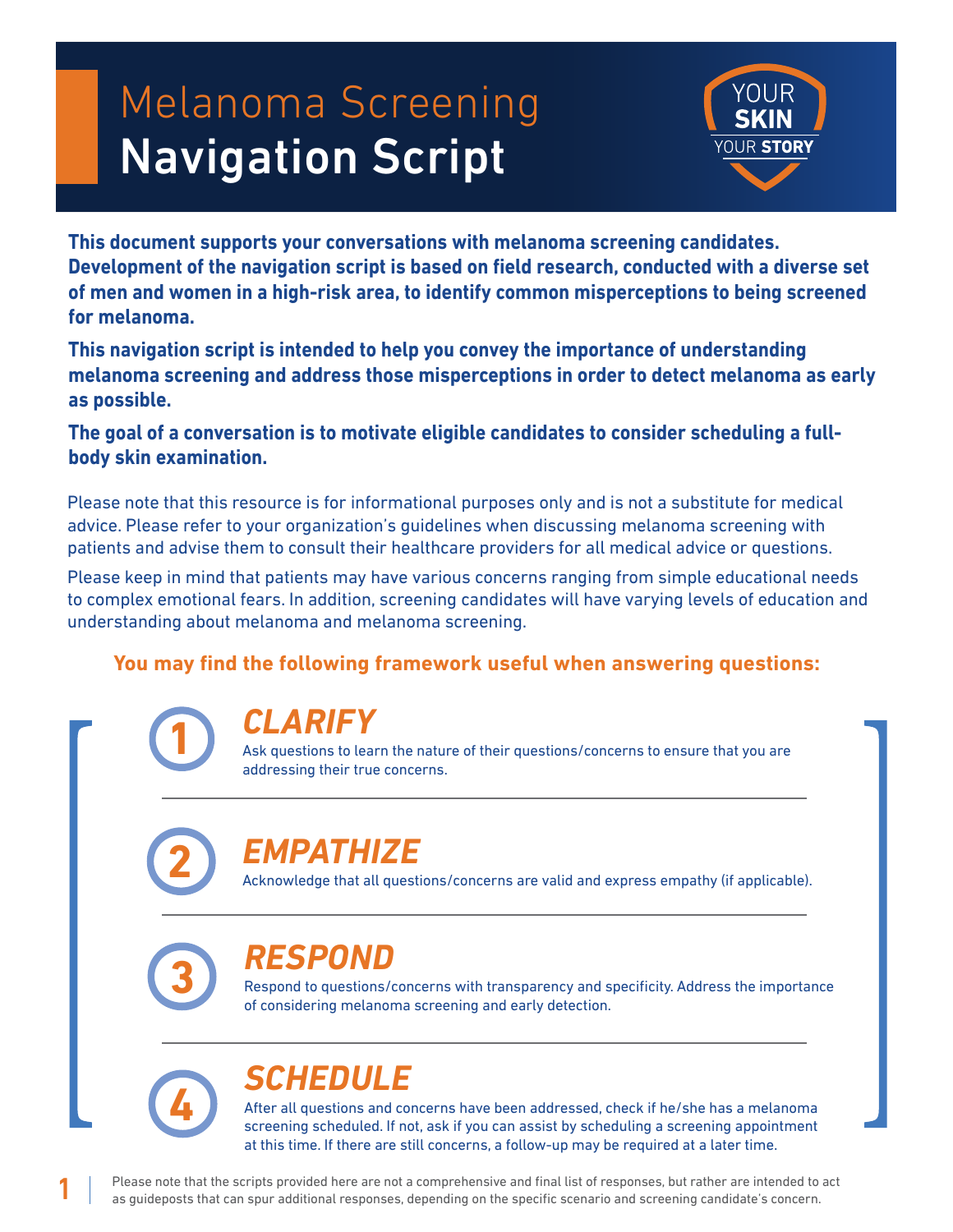## **Here is an example of how the framework may be used\***

| <b>CONVERSATION FLOW</b>                                                                                                                                         | <b>EXAMPLE SCRIPT</b>                                                                                                                                                                                                                                                                                                                                                                                                                                                                                                                                                                                                                                                                                                                                                                                     |
|------------------------------------------------------------------------------------------------------------------------------------------------------------------|-----------------------------------------------------------------------------------------------------------------------------------------------------------------------------------------------------------------------------------------------------------------------------------------------------------------------------------------------------------------------------------------------------------------------------------------------------------------------------------------------------------------------------------------------------------------------------------------------------------------------------------------------------------------------------------------------------------------------------------------------------------------------------------------------------------|
| Introduce yourself.                                                                                                                                              | • "Hello. My name is ________. Thank you for calling. How can I help<br>you today?"                                                                                                                                                                                                                                                                                                                                                                                                                                                                                                                                                                                                                                                                                                                       |
|                                                                                                                                                                  | Screening candidate states, "I saw some information about melanoma and I wanted to know more."                                                                                                                                                                                                                                                                                                                                                                                                                                                                                                                                                                                                                                                                                                            |
| Ask clarifying questions to better<br>understand the reason for the call.                                                                                        | . "I'm happy that you called. What can I help you with in regard to<br>melanoma screening?"                                                                                                                                                                                                                                                                                                                                                                                                                                                                                                                                                                                                                                                                                                               |
| since I was young, and do not have any history or family members with melanoma."                                                                                 | Screening candidate states, "I have felt perfectly fine and always use protection on my skin. I haven't had a sunburn                                                                                                                                                                                                                                                                                                                                                                                                                                                                                                                                                                                                                                                                                     |
| <b>Empathize</b> to convey that you<br>understand the concern.                                                                                                   | • "Thank you for sharing. You're not alone in wondering if melanoma<br>screening is something you should consider."                                                                                                                                                                                                                                                                                                                                                                                                                                                                                                                                                                                                                                                                                       |
| <b>Respond directly to address the</b><br>screening candidate's concerns.<br>Help address any misperceptions<br>about screening with these sample<br>statements. | • "Melanoma is one of the most aggressive kinds of cancer." <sup>1</sup><br>• "You can still get melanoma with no known risk factors." <sup>2</sup><br>• "While melanoma can happen to anyone, a total body skin exam can<br>help detect cancer at an early stage." <sup>2</sup><br>[Consider providing the screening candidate specific details about<br>their geographic location. For example, if the candidate is in Utah,<br>mention that:1<br>• "Utah has more than 2 times more melanoma than most states<br>in America."3<br>• "Melanoma is increasing at a higher rate in Utah than anywhere<br>else in the United States."4<br>• "According to the American Cancer Society, screening tests<br>like full-body skin exams can help find melanoma when it is the<br>most treatable." <sup>2</sup> |
| <b>Schedule:</b> If the screening candidate<br>is comfortable, ensure that he/she is<br>scheduled for a screening.                                               | • "Can I help you make an appointment to get screened?"                                                                                                                                                                                                                                                                                                                                                                                                                                                                                                                                                                                                                                                                                                                                                   |
| If the screening candidate states he/she<br>is not ready to make an appointment,<br>offer to follow up at a later date.                                          | • "It's okay if you aren't ready to make an appointment today."<br>• "Would it be okay if I check in with you in a couple of months?"<br>[Flag for follow-up conversation.]                                                                                                                                                                                                                                                                                                                                                                                                                                                                                                                                                                                                                               |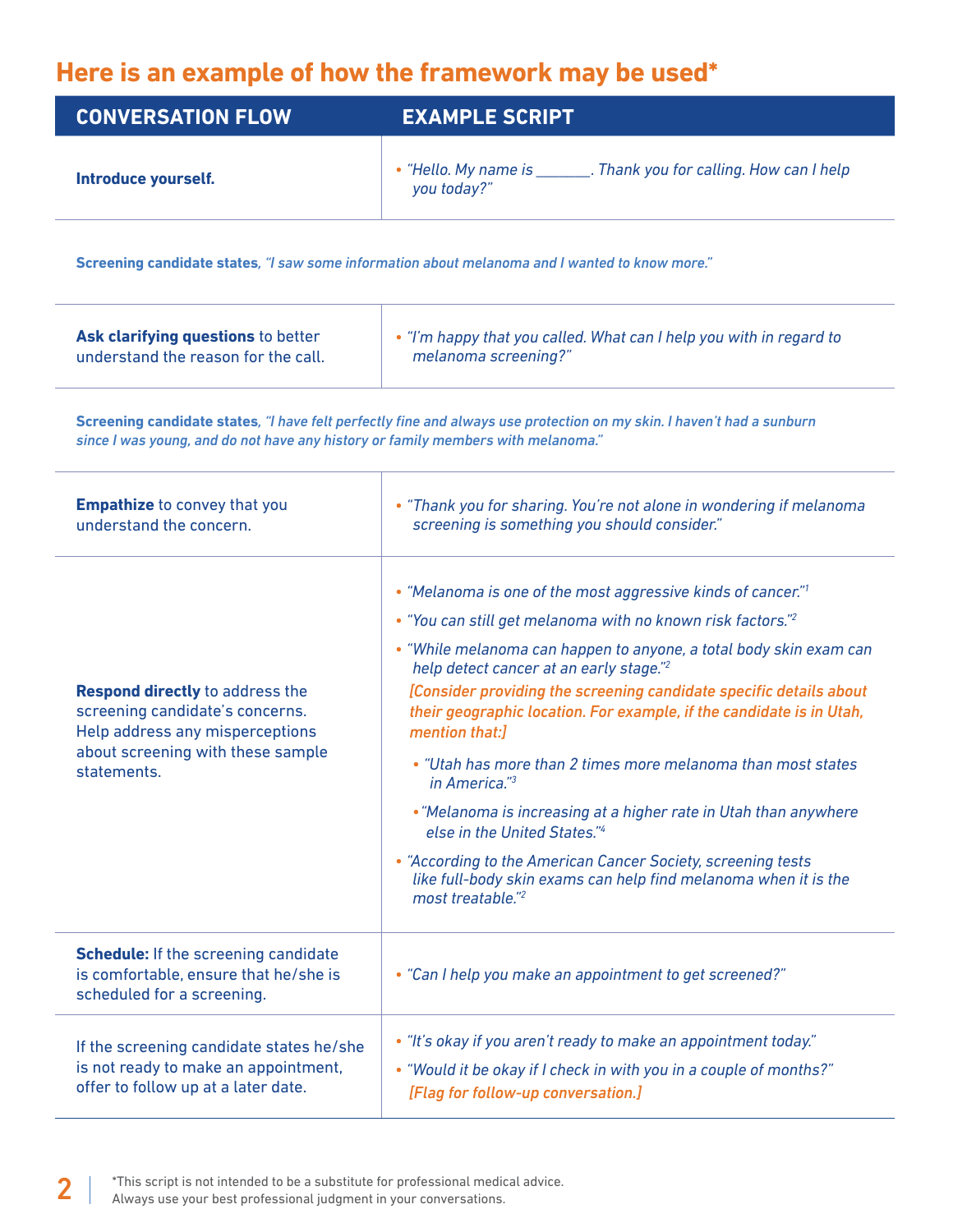# **Addressing Screening Misperceptions**

Healthcare providers should always use their professional medical judgment. Below, you will find some common beliefs and examples of possible responses. Keep in mind that one of the most important things you can do is to connect with patients at risk for melanoma.

#### **BELIEF/CONCERN EXAMPLE RESPONSES BELIEF 1 I don't have a family history and live a healthy lifestyle.** *• "You're at risk to get melanoma if you have ANY of the following risk factors5 :*  − *Living at a higher elevation* − *Both men and women over 50 years old* − *Having lighter skin* − *Spending time outside in the sun* − *A family history of skin cancer* − *Frequent sunburns* − *Use of tanning beds" • "You can still get melanoma with no known risk factors."2 • "Melanoma can appear in areas on your body that don't get any sun."2,6-8* **BELIEF 1 I don't have a family history and live a healthy lifestyle. BELIEF 2 I don't get a lot of sun, always cover up, and only had a few sunburns in my life. BELIEF 3 A full-body skin exam won't change anything for me if I have melanoma. BELIEF 4 I feel fine. If a suspicious mole shows up, I'll deal with it then. BELIEF 5 Melanoma isn't that serious. Like other skin cancers, it can be quickly removed. BELIEF 6 My doctor has never mentioned melanoma screening.**

**BELIEF 2 I don't get a lot of sun, always cover up, and only had a few sunburns in my life.** *[If screening candidate lives in Utah]: •"Living in Utah, you are at risk. In fact, Utah has more than 2 times more melanoma than most states in America."3 •"Melanoma is increasing at a higher rate in Utah than anywhere else in the United States."4* **BELIEF 3 A full-body skin exam won't change anything for me if I have melanoma.** *• "Melanoma screenings can help detect cancer at an early stage."9*

*• "You can get melanoma without getting sunburned."2,6-8*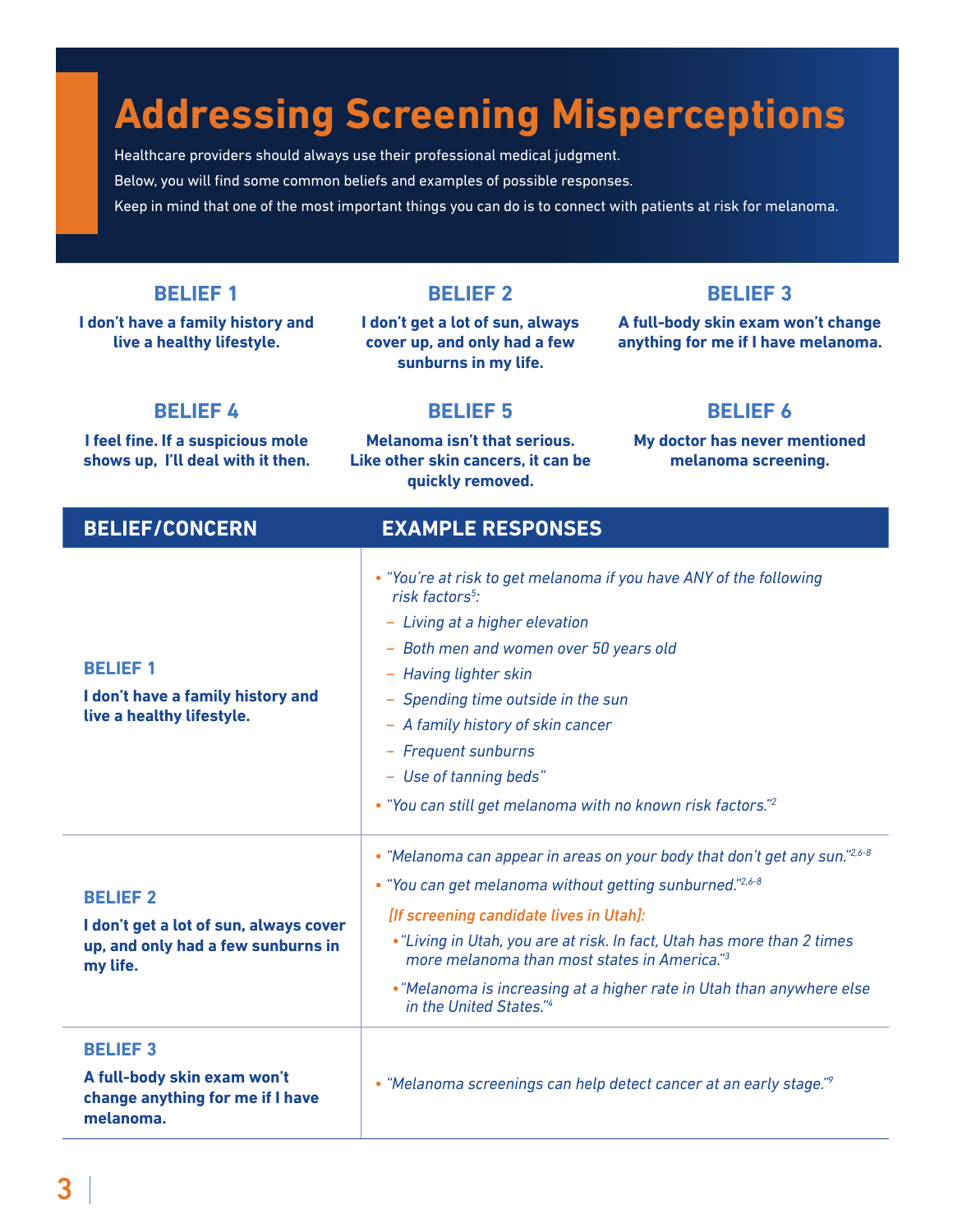# Addressing Screening Misperceptions *(cont)*

| <b>BELIEF/CONCERN</b>                                                                                            | <b>EXAMPLE RESPONSES</b>                                                                                                                                                                                                                                                                                                                                                                                                                                                            |
|------------------------------------------------------------------------------------------------------------------|-------------------------------------------------------------------------------------------------------------------------------------------------------------------------------------------------------------------------------------------------------------------------------------------------------------------------------------------------------------------------------------------------------------------------------------------------------------------------------------|
| <b>BELIEF 4</b><br>I feel fine. If a suspicious mole<br>shows up, I'll deal with it then.                        | • "Even if you feel fine, melanoma screening is important." <sup>10</sup><br>• "Melanoma can be hiding in plain sight because it is often diagnosed in<br>hard-to-see areas of the body."2,11,12<br>• "Regular checks by your doctor can help find areas that could be<br>melanoma or might turn into it someday."13<br>• "Only a doctor can diagnose melanoma early." <sup>13</sup><br>• "Your doctor can check places you can't and may see something<br>you don't." <sup>2</sup> |
| <b>BELIEF 5</b><br><b>Melanoma isn't that serious.</b><br>Like other skin cancers, it can be<br>quickly removed. | • "Melanoma is one of the most aggressive kinds of cancer. It can spread<br>to other parts of your body."1<br>• "It also affects more people than you think. One person dies of<br>melanoma every hour."5                                                                                                                                                                                                                                                                           |
| <b>BELIEF 6</b><br>My doctor has never mentioned<br>melanoma screening.                                          | • "One person dies of melanoma every hour."5<br>. "It is important to talk openly to your doctor so you can make the best<br>choice for you and your family."<br>[If screening candidate lives in Utah]:<br>• "Living in Utah, you are at risk. In fact, Utah has more than 2 times<br>more melanoma than most states in America."3<br>. "Melanoma is growing faster in Utah than anywhere else in the<br><b>United States."4</b>                                                   |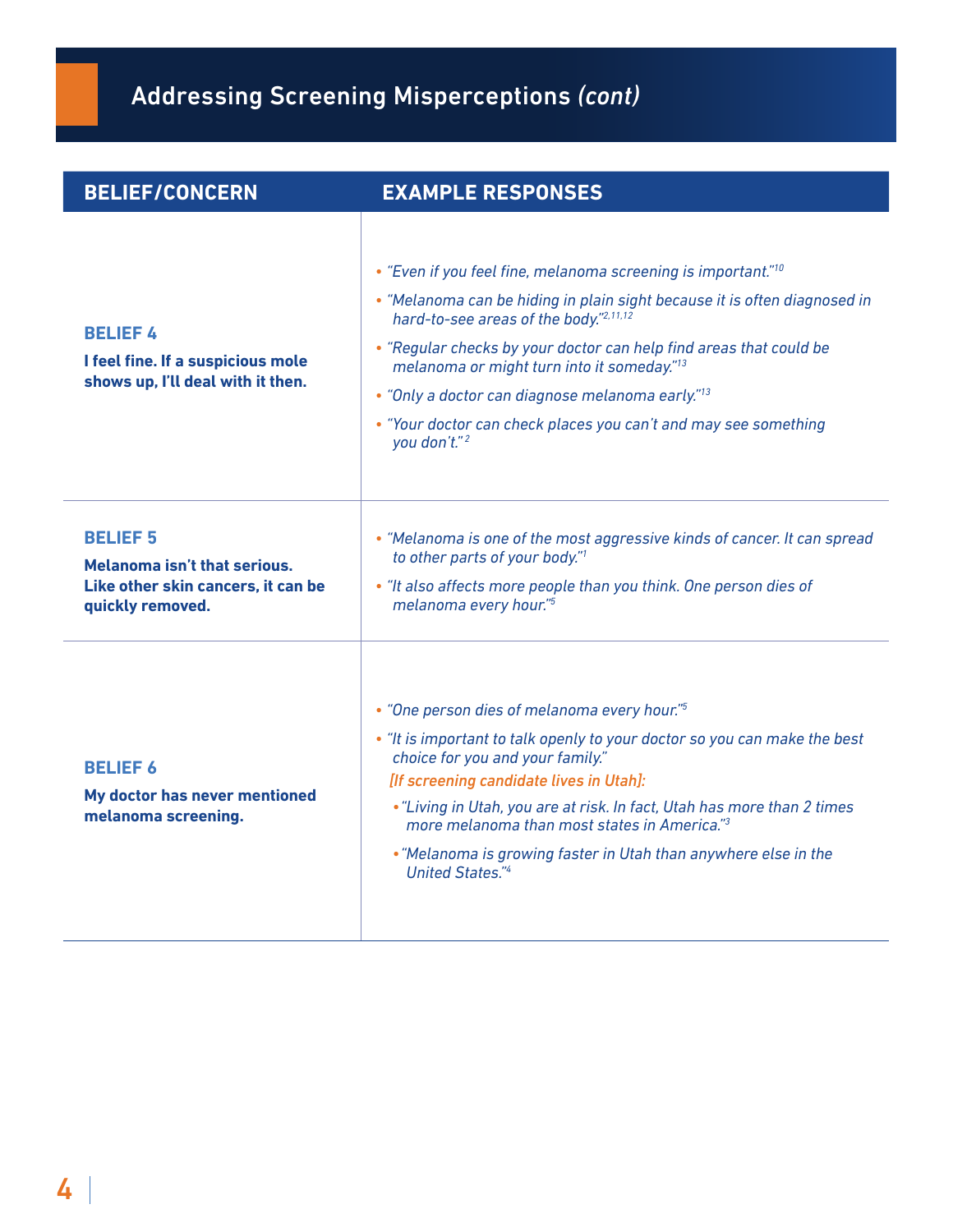# **Frequently Asked Questions (FAQs)**

There are many other scenarios in which a screening candidate may need clarifying information about melanoma screening. Always use your best professional judgment in answering questions/concerns.

### Melanoma Information

| <b>QUESTION</b>                                                 | <b>EXAMPLE RESPONSES</b>                                                                                                                                                                                                                                                                                                                                                                                    |
|-----------------------------------------------------------------|-------------------------------------------------------------------------------------------------------------------------------------------------------------------------------------------------------------------------------------------------------------------------------------------------------------------------------------------------------------------------------------------------------------|
| <b>QUESTION 1:</b><br><b>What is melanoma?</b>                  | • "Melanoma happens when the cells that give your skin its color begin<br>to grow out of control and form cancer cells."6<br>• "Melanoma comes in all shapes and sizes."2,8<br>• "Melanoma is often diagnosed in hard-to-see areas and can appear in<br>areas that don't get any sun."2,14                                                                                                                  |
| <b>QUESTION 2:</b><br>How serious is melanoma?                  | • "Melanoma is one of the most aggressive kinds of cancer." $1,5$<br>• "Melanoma can spread to other parts of your body." <sup>1</sup><br>• "One person dies of melanoma every hour."5                                                                                                                                                                                                                      |
| <b>QUESTION 3:</b><br>Why should I be screened<br>for melanoma? | • "One person dies of melanoma every hour." <sup>5</sup><br>• "Only a doctor can diagnose melanoma early." <sup>13</sup><br>• "Melanoma is often diagnosed in hard-to-see areas on the body."2,14<br>• "Your doctor can check places you can't and may see something<br>you don't."2<br>• "The Skin Cancer Foundation recommends that you do a head-to-toe<br>self-examination of your skin every month."15 |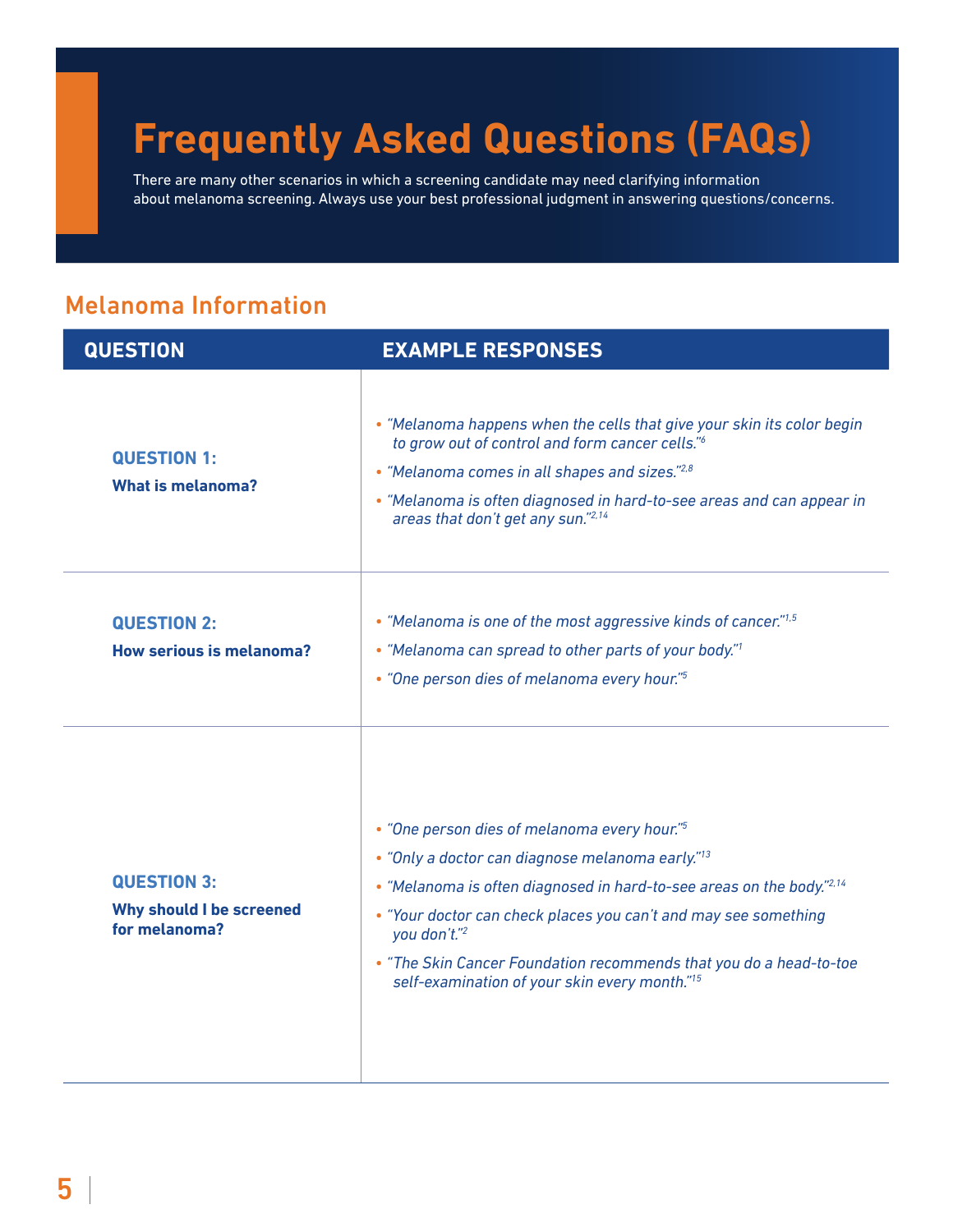## Screening for Melanoma

| <b>QUESTION</b>                                                              | <b>EXAMPLE RESPONSES</b>                                                                                                                                                                                                                                                                                                                                                                 |
|------------------------------------------------------------------------------|------------------------------------------------------------------------------------------------------------------------------------------------------------------------------------------------------------------------------------------------------------------------------------------------------------------------------------------------------------------------------------------|
| <b>QUESTION 4:</b><br>How do you screen for<br>melanoma?                     | • "A melanoma screening is called a Total Body Skin Exam."<br>• "Your doctor takes a close look at all your skin, from head to toe.<br>This includes hard-to-see areas like your back, feet, scalp, under your<br>nails, and private parts."2<br>• "Your doctor may use a special tool called a dermatoscope to examine<br>moles that are hard to see with just your eye." <sup>16</sup> |
| <b>QUESTION 5:</b><br>Who performs the screening?                            | • "Your primary care provider or dermatologist will perform the<br>screening."                                                                                                                                                                                                                                                                                                           |
| <b>QUESTION 6:</b><br>How long does a melanoma<br>screening take?            | • "A typical skin exam usually only takes about 20 minutes." <sup>17</sup>                                                                                                                                                                                                                                                                                                               |
| <b>QUESTION 7:</b><br>Are there any risks to having<br>a melanoma screening? | • "A skin exam has no side effects - it is just a visual check of the skin."<br>• "As with any screening, there is a risk that your doctor may not find<br>melanoma even if you have it."                                                                                                                                                                                                |